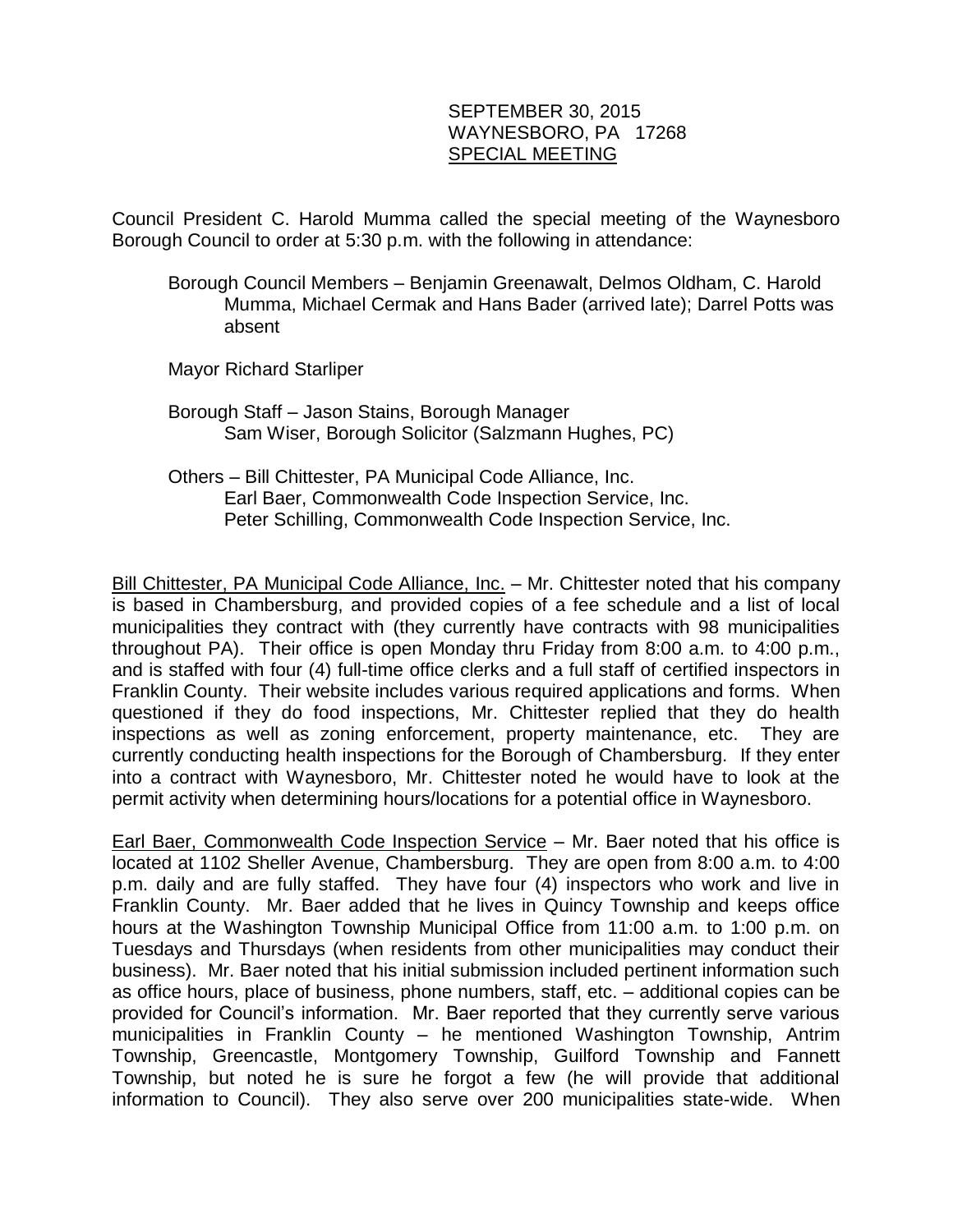asked about health inspections, Mr. Baer noted they do not currently conduct health inspections.

Mr. Chittester commented that he brought along a copy of their standard contractual agreement, and provided it to the Solicitor upon Council's direction. Mr. Wiser noted that he also has a copy of the original submission from Commonwealth Code Inspection Service (which included their agreement). He interjected that one of the reasons this meeting was requested was to determine what services Council would like to be included in any agreement.

Research will be conducted regarding the possibility of an outside firm doing health inspections (vs. the current inspection process by the Department of Agriculture) and the necessary procedure for doing so.

Mr. Stains asked representatives of each entity to provide information on the timeframe involved in obtaining a permit, assuming that the land development plan is completed and a land use permit is issued by the Borough. Mr. Baer (CCIS) noted that if the permit application is complete and they have a "decent" set of plans, typically a provisional permit is issued while the permit is going through planning (which takes about 1-1½ weeks). The provisional permit allows them to begin construction, which is done at their own risk. Mr. Chittester (PMCA) noted that their process is similar, but they don't issue provisional permits. Once an application is submitted for a minor residential project, it would take just several days for a permit. Permits for commercial projects, however, would depend on the complexity of the job.

President Mumma asked about "leave time" for different phases of inspections for a project that has already been issued an initial permit. Mr. Chittester (PMCA) noted that they normally request 24 hours; and he mentioned that a checklist of all required inspections is provided with every permit issued. Mr. Baer (CCIS) noted they generally request 24 hours; but he takes quite a few calls in the morning for inspections the same day.

Dustin Haluska (The Record Herald) noted that it seems both organizations have a good bit of work on their plates already … and asked if they would need to hire additional staff to accommodate Waynesboro if they take on the extra workload? Mr. Chittester (PMCA) noted it would depend on the permit activity; but if it was necessary, they would do that. Mr. Baer (CCIS) noted he doesn't foresee that being a problem.

Mr. Baer then asked what additional services Council is looking for. President Mumma commented he feels that health inspections should be pursued. Councilman Cermak replied that the Borough currently contracts with an inspection company to do building permits/inspections only; and the Department of Agriculture does the Borough's health inspections, but Council is not entirely satisfied with their service. Rental inspections have been discussed, but Council does not wish to pursue that program. A Zoning-Code Enforcement Officer is currently on-staff to handle property maintenance issues, however he is quite overwhelmed. He believes, based on his understanding of discussions held regarding this matter, that Council is only interested in building permits